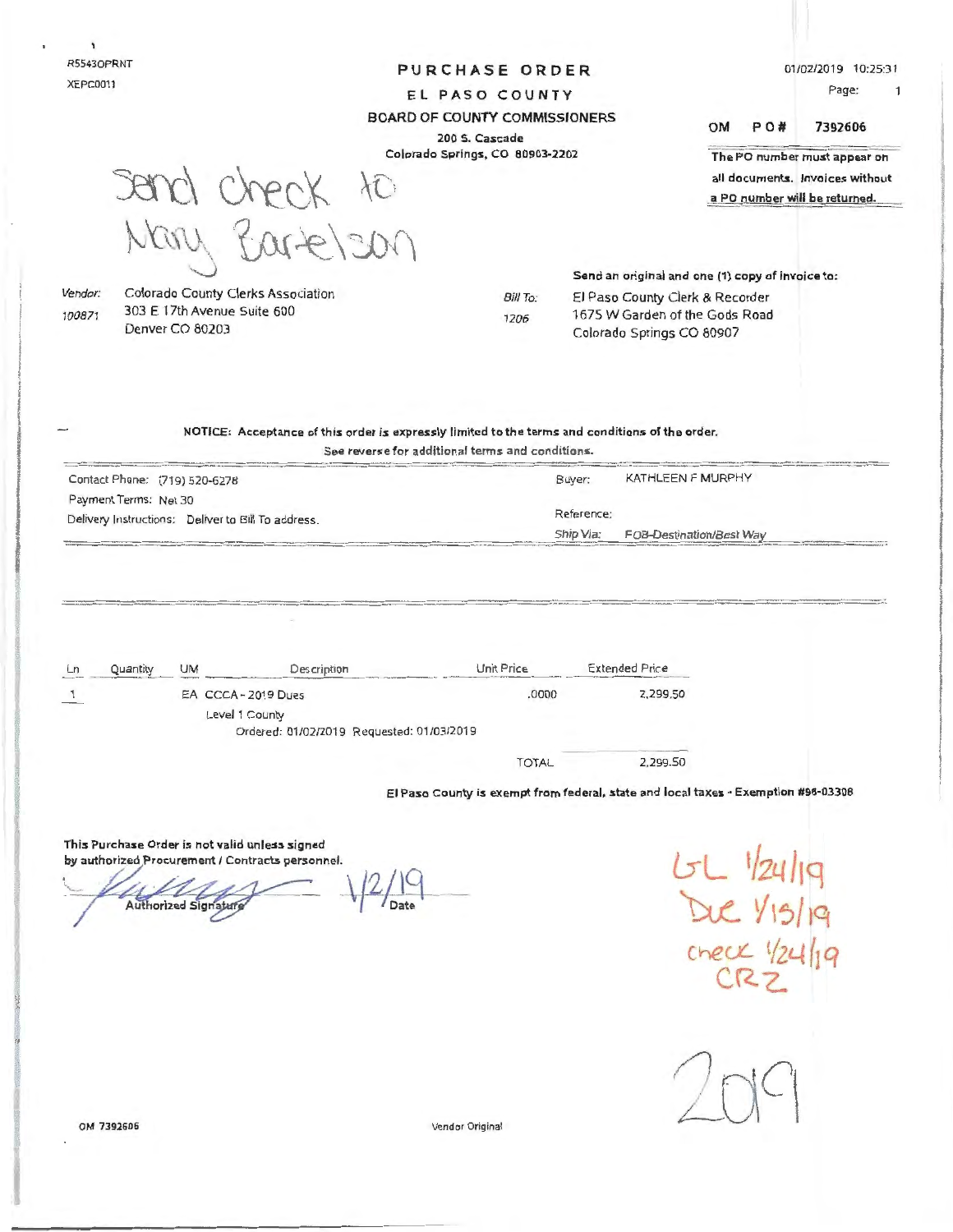**Colorado County Clerks Association**  303 17th Ave Ste 600 Denver, CO 80203 3033186630

| Invoice #           | 1076       |  |
|---------------------|------------|--|
| <b>Invoice Date</b> | 12/28/18   |  |
| <b>Amount Due:</b>  | \$2,299.50 |  |

**Bill To:** 

. . . ...

EL Paso County EL Paso County Chuck Broeman - Clerk & Recorder 200 S Cascade Ave. PO Box 2007 Colorado Springs, CO 80901

| Due Date | Terms         |
|----------|---------------|
| 01/27/19 | <b>Net 30</b> |

| Description                  | Quantity | Price      | Amount     |
|------------------------------|----------|------------|------------|
| 2019 Dues for Level 1 County |          | \$2,299.50 | \$2,299.50 |

| Total:             | \$2,299.50 |
|--------------------|------------|
| Payments:          | \$0.00     |
| <b>Amount Due:</b> | \$2,299.50 |

Please mail checks to the following address:

Colorado County Clerks Association clo Anton Collins Mitchell LLP Attn: Kristen Albers 303 E 17th Ave, Suite 600 Denver. CO 80203

Please contact Susan Corliss (719-342-2977) with any questions concerning this invoice.

Thank you for your business!

To pay online, go to https://app.bill.com/p/coloradocountyclerksassociation

ung \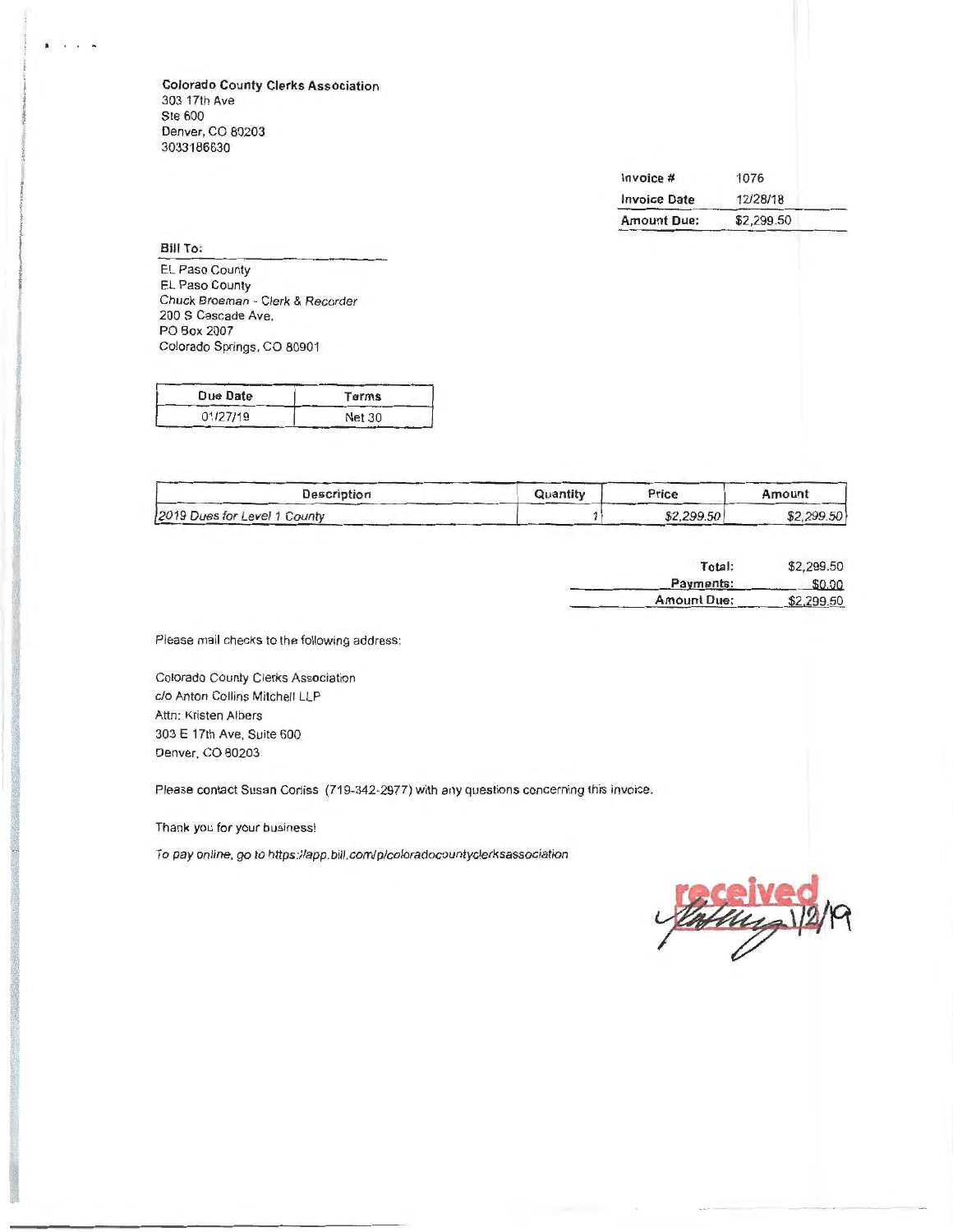|                                    |                               |           | 177                                                                                             | <b>BOARD OF COUNTY COMMISSIONERS</b><br>Colorado Springs, CO 80903-2202 | 200 S. Cascade               |                         |                                                                                                                                                    | ОM | PO# | 7402304<br>The PO number must appear on<br>all documents. Invoices without<br>a PO number will be returned. |
|------------------------------------|-------------------------------|-----------|-------------------------------------------------------------------------------------------------|-------------------------------------------------------------------------|------------------------------|-------------------------|----------------------------------------------------------------------------------------------------------------------------------------------------|----|-----|-------------------------------------------------------------------------------------------------------------|
| Vendor:<br>100871                  | Denver CO 80203               |           | Colorado County Clerks Association<br>303 E 17th Avenue Suite 600                               |                                                                         | Bill To:<br>1206             |                         | Send an original and one (1) copy of invoice to:<br>El Paso County Clerk & Recorder<br>1675 W Garden of the Gods Road<br>Colorado Springs CO 80907 |    |     |                                                                                                             |
|                                    | Contact Phone: (719) 520-6278 |           | NOTICE: Acceptance of this order is expressly limited to the terms and conditions of the order. | See reverse for additional terms and conditions.                        |                              | Buyer:                  | KATHLEEN F MURPHY                                                                                                                                  |    |     |                                                                                                             |
| Payment Terms: Net 30              |                               |           |                                                                                                 |                                                                         |                              |                         |                                                                                                                                                    |    |     |                                                                                                             |
|                                    |                               |           |                                                                                                 |                                                                         |                              |                         |                                                                                                                                                    |    |     |                                                                                                             |
|                                    |                               |           | Delivery Instructions: Deliver to Bill To address.                                              |                                                                         |                              | Reference:<br>Ship Via: | FOB-Destination/Best Way                                                                                                                           |    |     |                                                                                                             |
|                                    | Quantity                      | <b>UM</b> | Description<br>EA CCCA 2020 Dues<br>Operations<br>EA CCCA 2020 Dues                             | Ordered: 01/03/2020 Requested: 01/04/2020                               | Unit Price<br>.0000<br>.0000 |                         | <b>Extended Price</b><br>632.37<br>632.36                                                                                                          |    |     |                                                                                                             |
|                                    |                               |           | Elections                                                                                       | Ordered: 01/03/2020 Requested: 01/04/2020                               |                              |                         |                                                                                                                                                    |    |     |                                                                                                             |
|                                    |                               |           | EA CCCA 2020 Dues<br>Motor Vehicle                                                              | Ordered: 01/03/2020 Requested: 01/04/2020                               | .0000                        |                         | 632.36                                                                                                                                             |    |     |                                                                                                             |
| Lл<br>2<br>$\overline{\mathbf{3}}$ |                               |           | EA CCCA 2020 Dues<br>Driver's License                                                           | Ordered: 01/03/2020 Requested: 01/04/2020                               | .0000                        |                         | 632.36                                                                                                                                             |    |     |                                                                                                             |

El Paso County is exempt from federal, state and local taxes - Exemption #98-03308

 $\frac{13}{20}$  $\mathcal{U}$ ∠ Authorized Signature

QM. 7402304

Vendor Original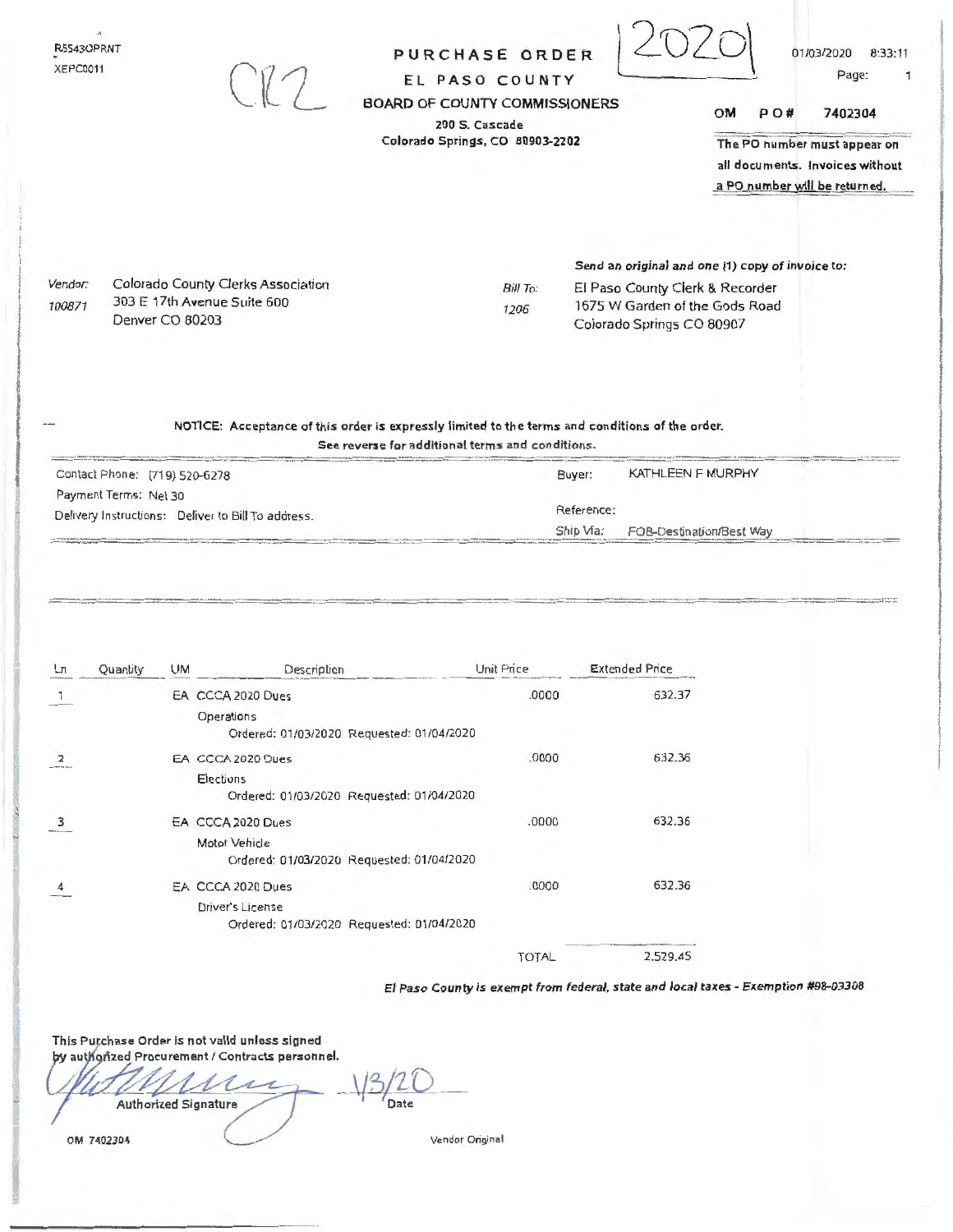Colorado County Clerks Association c/oACM LLP Attn: Kristen Albers 303 E 17th Ave Ste 600 Denver, CO 80203 303-318-6630

| Invoice #           | 1150            |
|---------------------|-----------------|
| <b>Invoice Date</b> | 120419 11/20 MM |
| <b>Amount Due:</b>  | \$2,529.45      |

Bill To:

EL Paso County EL Paso County Chuck Broeman - Clerk & Recorder 200 S Cascade Ave. PO Box 2007 Colorado Springs, CO 80901

| Due Date | Terms         |
|----------|---------------|
| 01/03/20 | <b>Net 30</b> |

| <b>Description</b>           | Quantity | Price      | Amount     |
|------------------------------|----------|------------|------------|
| 2020 Dues for Level 1 County |          | \$2,529.45 | \$2,529.45 |

| Total:      | \$2,529.45 |
|-------------|------------|
| Payments:   | \$0.00     |
| Amount Due: | \$2,529.45 |

Please mail checks to the following address:

Colorado County Clerks Association c/o Anton Collins Mitchell LLP Attn: Kristen Albers 303 E 17th Ave, Suite 600 Denver, CO 80203

 $1/3/20$ 

Please contact Susan Corliss (719-342-2977) with any questions concerning this invoice.

Thank you for your business!

To pay online, go to https://app.bill.com/p/coloradocountyclerksassociation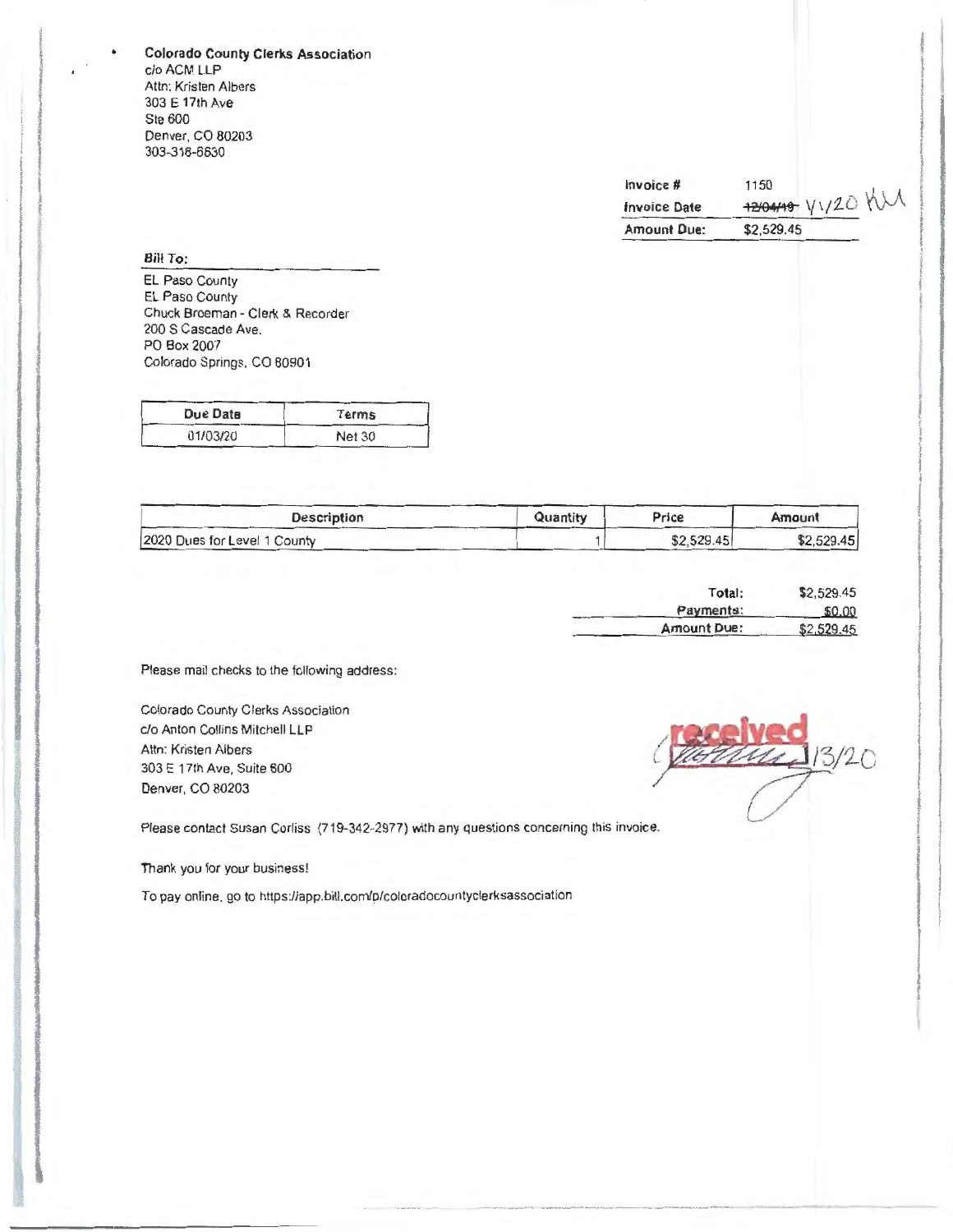RS5430PRNT XEPC0011

# PURCHASE ORDER

03/0112021 14:49:58

Page: 1

# EL PASO COUNTY

### BOARD OF COUNTY COMMISSIONERS

200 S. Cascade Colorado Springs, co 80903-2202 OM PO# 7414069

The PO number must appear on all documents. Invoices without

a PO number will be returned.

Vendor: 100871 Colorado County derks Association 303 E 17th Avenue Suite 600 Denver CO 80203

### Send an original and one (1) copy of invoice to:

Bill To: 1206 El Paso County Clerk & Recorder 1675 W Garden of the Gods Road Colorado Springs CO 80907

#### NOTICE: Acceptance of this order is expressly limited to the terms and conditions of the order. See reverse fur additional tenns and conditions.

|  |  |  | See reverse for aggitional terms and conditions. |  |
|--|--|--|--------------------------------------------------|--|
|  |  |  |                                                  |  |

| Contact Phone: (719) 520-6278                      | Buver. | SOPHIA A JOHNSON                   |  |  |
|----------------------------------------------------|--------|------------------------------------|--|--|
| Payment Terms: Net 30                              |        |                                    |  |  |
| Delivery Instructions: Deliver to Bill To address. |        | Reference:                         |  |  |
|                                                    |        | Ship Via: FOB-Destination/Best Way |  |  |

| Lп | Quantity | UM | Description                                             | Unit Price   | <b>Extended Price</b> |
|----|----------|----|---------------------------------------------------------|--------------|-----------------------|
|    |          |    | EA CCCA 2021 Dues                                       | .0000        | 632.37                |
|    |          |    | Operations<br>Ordered: 03/01/2021 Requested: 03/02/2021 |              |                       |
|    |          |    | EA CCCA 2021 Dues                                       | .0000        | 632.36                |
|    |          |    | Elections                                               |              |                       |
|    |          |    | Ordered: 03/01/2021 Requested: 03/02/2021               |              |                       |
| 3  |          |    | EA CCCA 2021 Dues                                       | ,0000        | 632.36                |
|    |          |    | Motor Vehicle                                           |              |                       |
|    |          |    | Ordered: 03/01/2021 Requested: 03/02/2021               |              |                       |
|    |          |    | EA CCCA 2021 Dues                                       | ,0000        | 632.36                |
|    |          |    | Driver's License                                        |              |                       |
|    |          |    | Ordered: 03/01/2021 Requested: 03/02/2021               |              |                       |
|    |          |    |                                                         | <b>TOTAL</b> | 2.529.45              |

El Paso County is exempt from federal, state and local taxes - Exemption #98-03308

This Purchase Order is not valid unless signed by authorized Procurement / Contracts personnel.

uthorized Signature

 $3112821$ Date

OM 7414069

Vendor Original